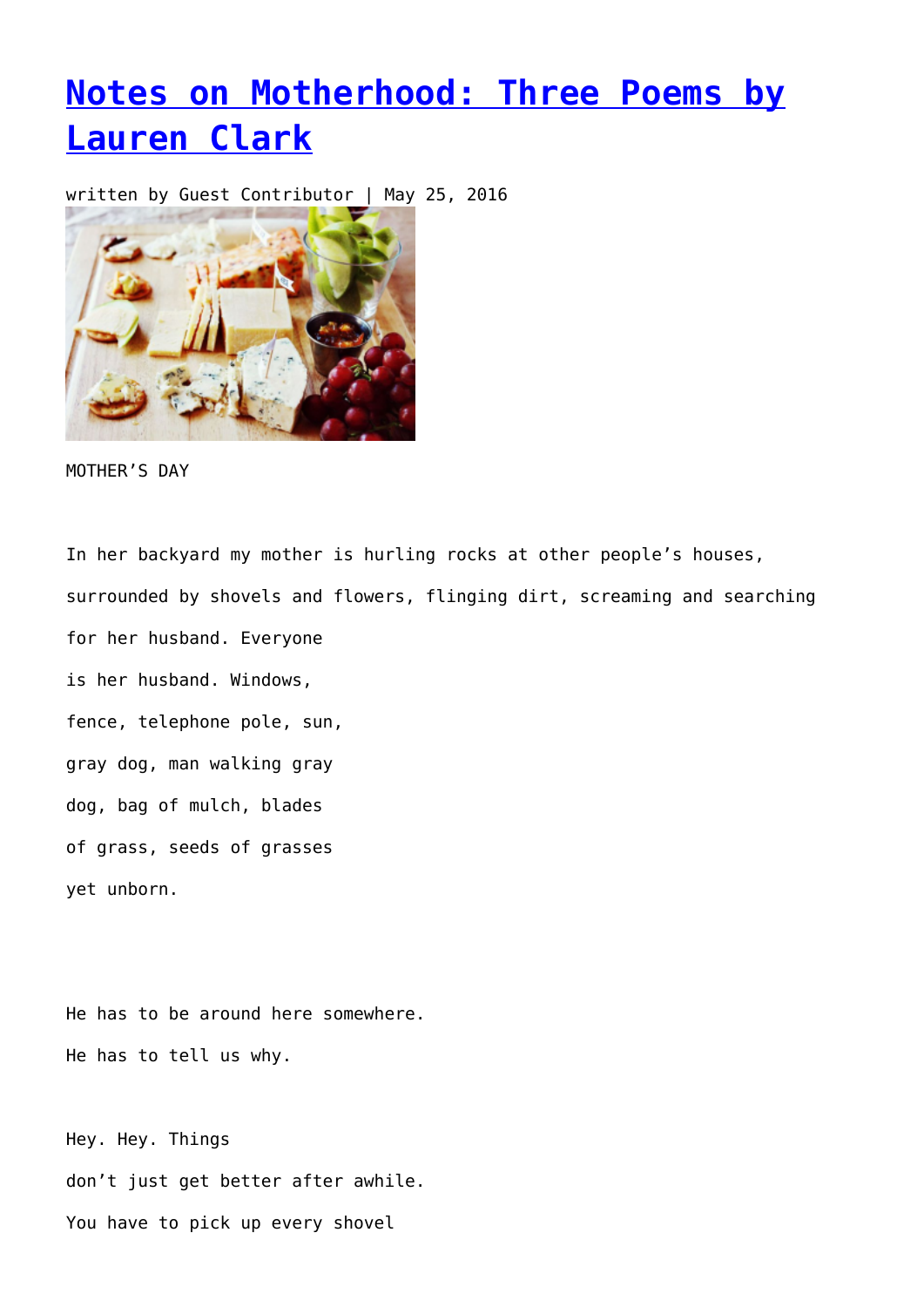and keep turning the ground. You have to move soil until your hands curdle. The new spring sun itself even is a weapon, an enemy, its precision. They will tell you it's wrong to keep shoveling, but shovel forever. We all do. This is not your husband speaking. I am here.

## SOMEONE ELSE'S WEDDING

held in a barn, at which there are gladness and cheese platters and the special type of crying that changes your face. Every flower in a bunch. All the lights in a line. A little thing. A metaphor. *Anyone can get married*, my mother says. But it's not anyone. It's someone else, their wedding, after which the whole wedding party goes to the movies, like it was just a normal day, except at the end someones go home together, forever, and they both know it. Each night they have slept in the same place has been wonderful in how like a childhood sleepover it was. When they want to sing they just stand together at the piano and harmonize, and they both enjoy the song exactly the same amount. When it is Thanksgiving they hold hands on the couch and look out at their family gathered around them. Any one can get married. But what can that mean? Someone else's mother in a golden dress, holding a glass of champagne. Here is a woman who can reasonably expect